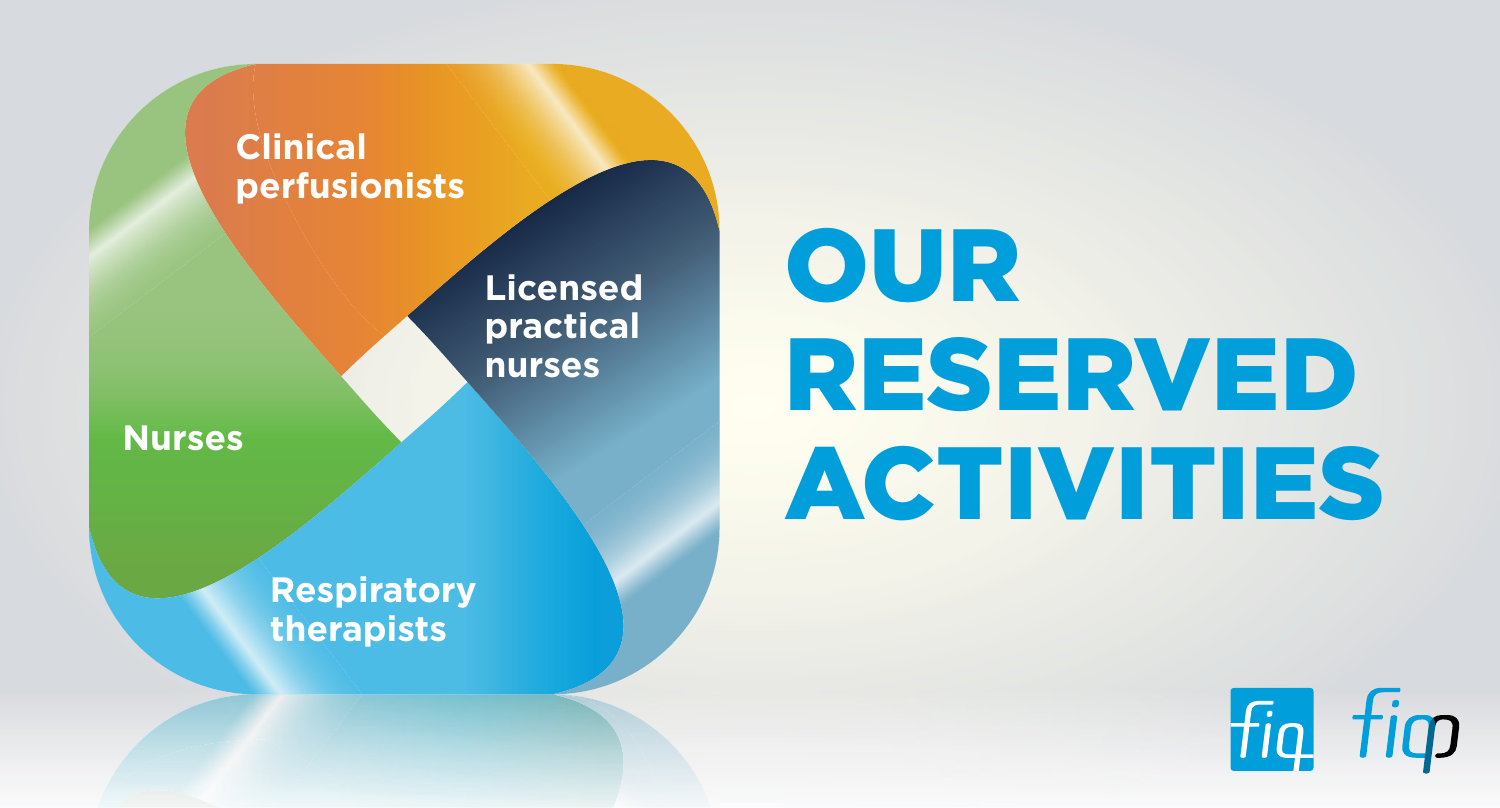#### **Political responsibility**

Jérôme Rousseau, Vice-President, Organization of Work and Professional Practice Sector

#### **Coordination**

Guillaume Parisé, Coordinator Sectors and Services

#### **Research and drafting**

Katia Fecteau and Marie-Eve Viau Union Consultants Organization of Work and Professional Practice Sector

#### **Revision and production**

Marie Eve Lepage, Union Consultant Communication Service

#### **Collaboration on update**

Justine Lecomte-Rousseau, Union Consultant, Organization of Work and Professional Practice Sector

#### **Translation**

Susan Millroy, Union Consultant Communication Service

#### **Secretariat**

Francine Parent, Secretary Communication Service

#### **Graphic Design**

Brigitte Ayotte (www.ayograph.com)

#### **Printing**

Numérix

#### **March 2017 (Updated in January 2022)**

ISBN 978-2-920986-54-1 (printed) ISBN 978-2-920986-55-8 (online)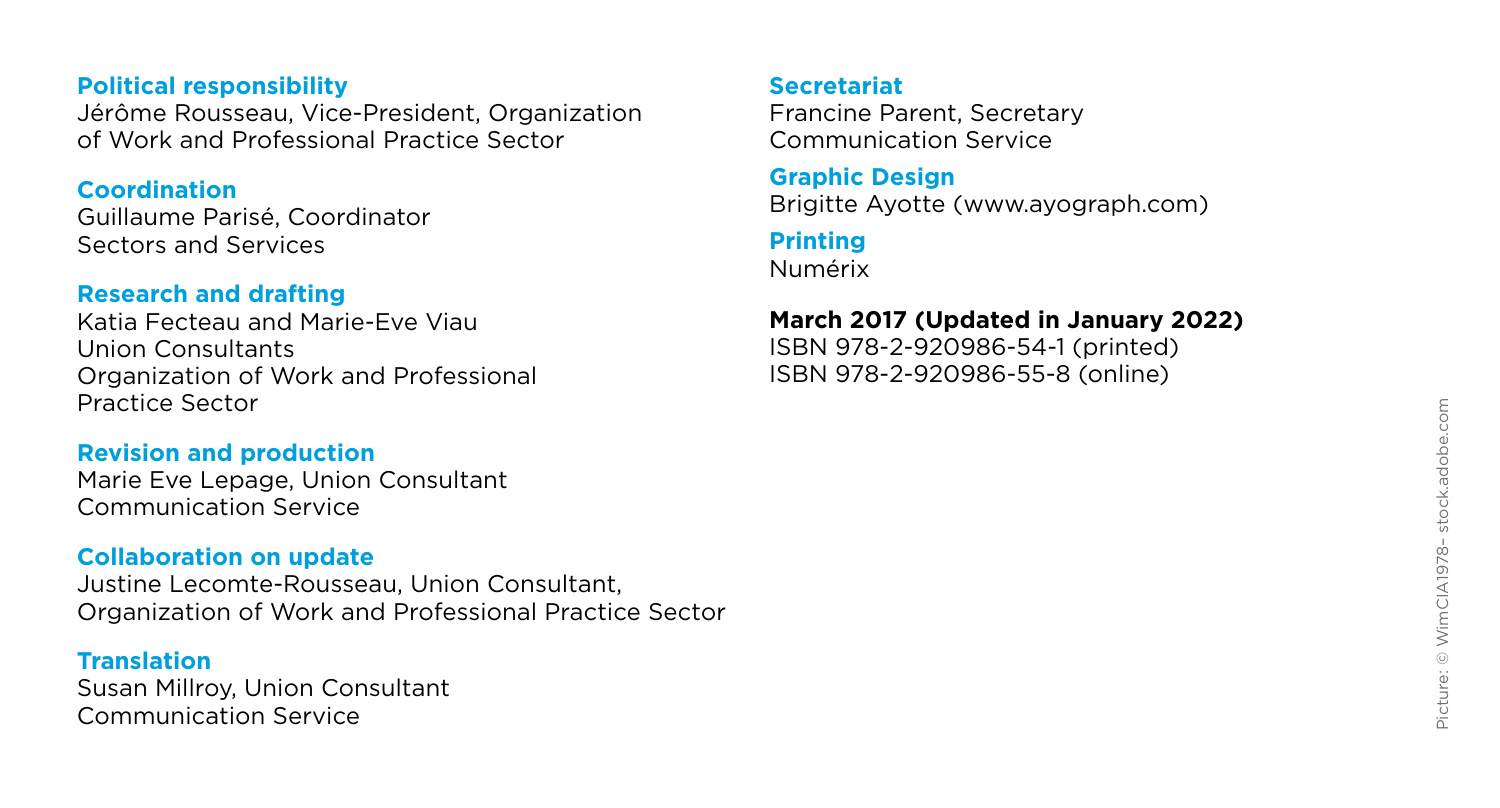# FOREWORD

Different laws stipulate professional scopes of practice as well as reserved activities, namely for nurses, licensed practical nurses and respiratory therapists. Some of these reserved activities are exclusive to one profession, while others are shared. Professional regulation also allows clinical perfusionists to perform the professional activities that are specific to them. These laws reflect the evolution of the skills of each one and must make their professional practice as autonomous as possible.

However, despite the repeated efforts of the Fédération interprofessionnelle de la santé du Québec—FIQ and the FIQ | Secteur privé, institution managers are not yet required to have each professional perform all of their reserved activities. Instead, they have the power to steer the practice based on their vision of the context, needs and resources. In this respect, poor management practices often cause confusion over the roles, tasks, duties and responsibilities that each healthcare professional is able to perform, which can create an unhealthy work environment and penalize both the professionals and patients.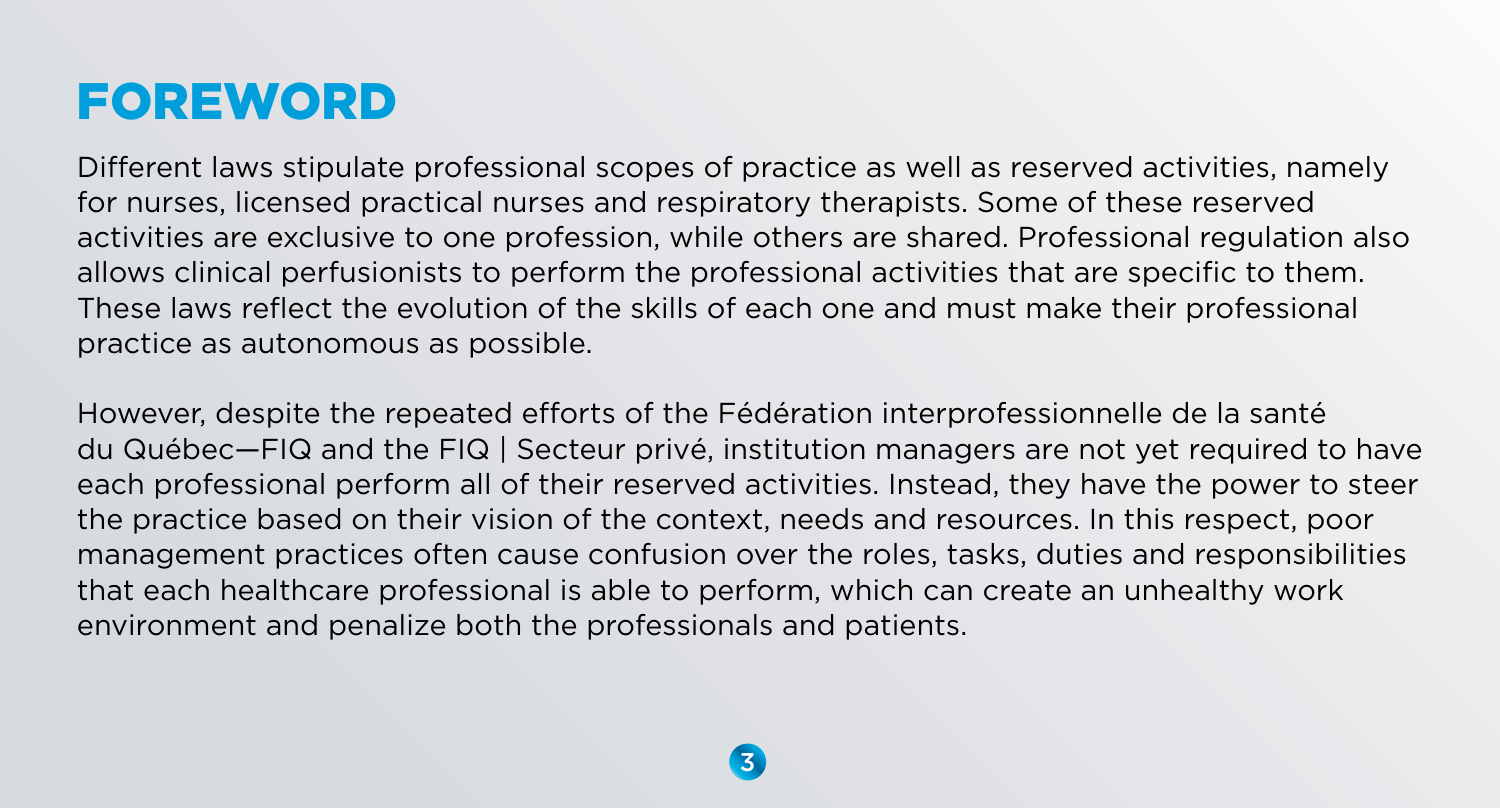As healthcare professionals, we must take back control of our professional practice. That is how we can promote the rights and interests of patients, how we will be able to carry out our role as advocates. Promoting interprofessional collaboration and using the full potential of healthcare professionals places value on their clinical judgement and strengthens the caregiving practice to deliver safe, quality, and humane care to patients.

To educate team members, administrators, patients and the population about them, it is important that we fully understand the nature of our own field of practice and that of other healthcare professionals. Knowledge is power! That is why the Federation created this tool for its healthcare professional members.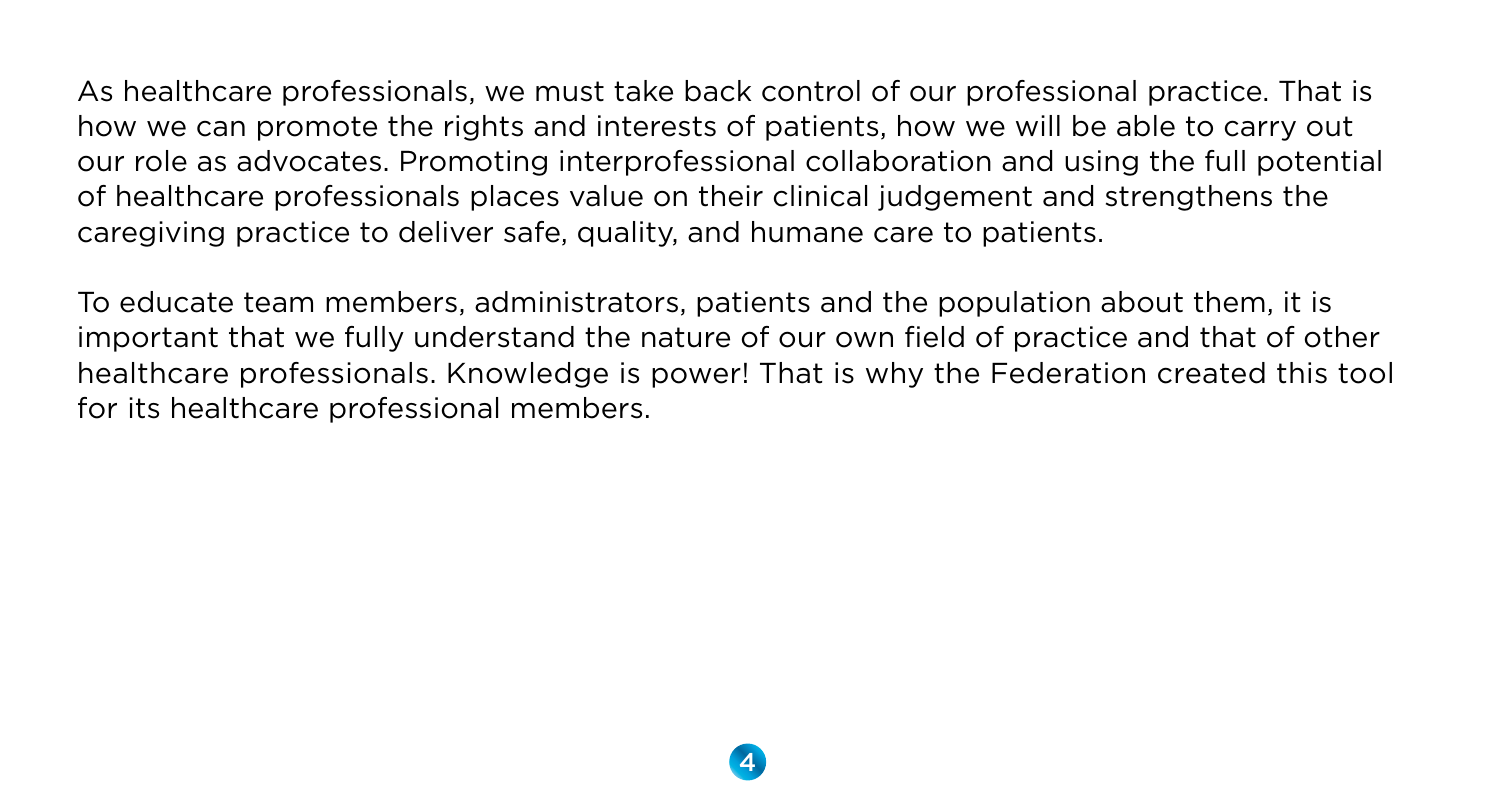# I AM A NURSE

### My scope of practice $1$

### • **Assess the state of health**

- **Determine** and ensure the **carrying out of the nursing care plan and treatments**
- **Provide** nursing and medical **care and treatments** in order to **maintain** and **restore** the **health** of a human being in interaction with their environment
- **Prevent illness**
- **Provide palliative care**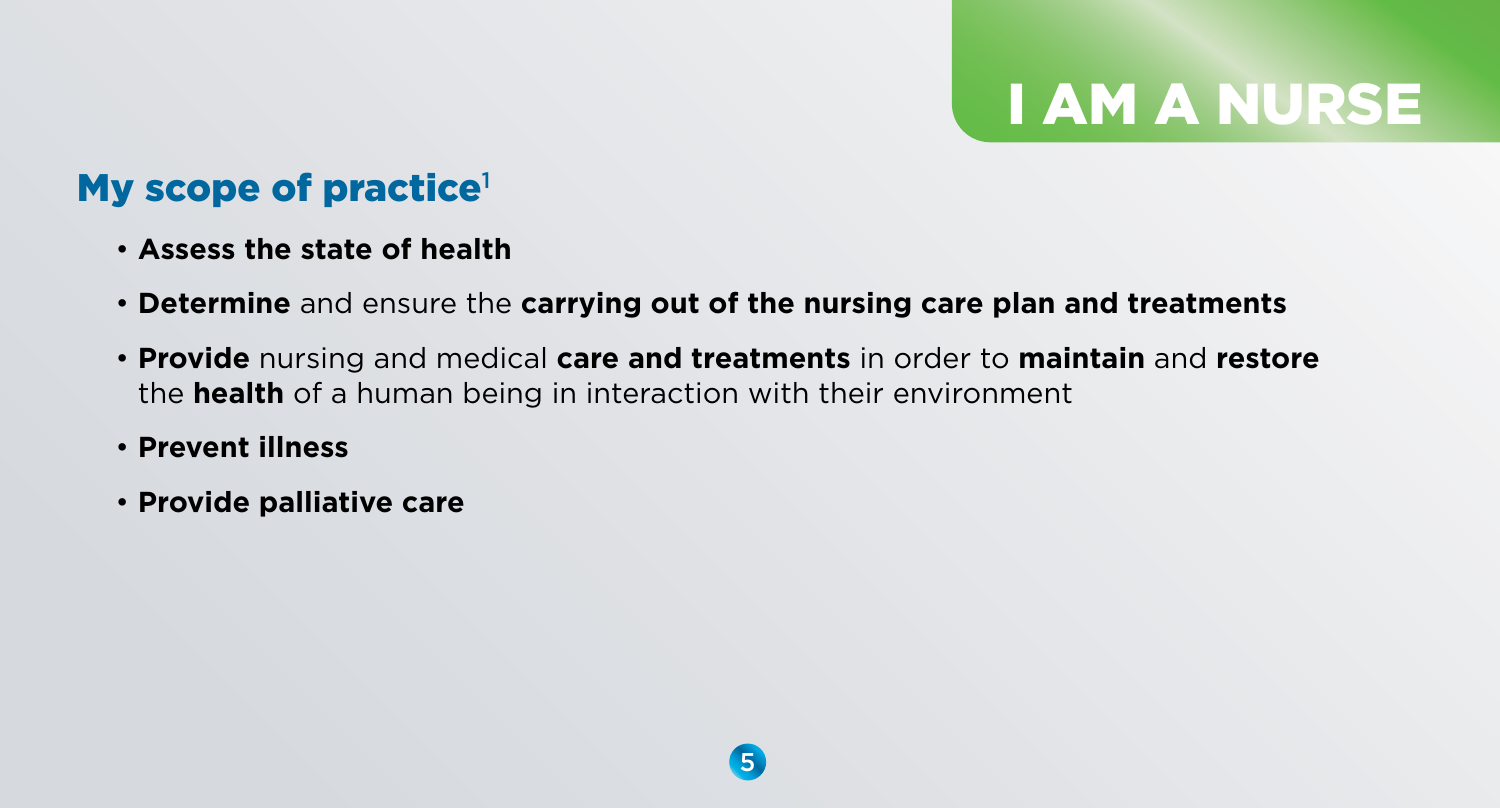### My reserved activities\*\*\*

**Assess the physical and mental condition** of a symptomatic person.

**Assess mental disorders**, with the exception of mental retardation, if the nurse […] has the university degree and clinical experience in psychiatric nursing care required under a regulation made in accordance with paragraph g of section 14.

**Assess a child** not yet admissible to preschool education who shows signs of developmental delay, in order to determine the adjustment and rehabilitation services required.

Provide **clinical monitoring** of the condition of a person whose state of health is problematic, including monitoring and adjusting the therapeutic nursing plan.

**Initiate diagnostic and therapeutic measures**, according to a prescription.

**Initiate diagnostic measures for screening purposes**, as part of an activity under the application of the *Public Health Act* (Chapter S-2.2).

Perform **invasive examinations and diagnostic tests**, according to a prescription.

Perform and adjust **medical treatments**, according to a prescription.

Apply **invasive techniques**.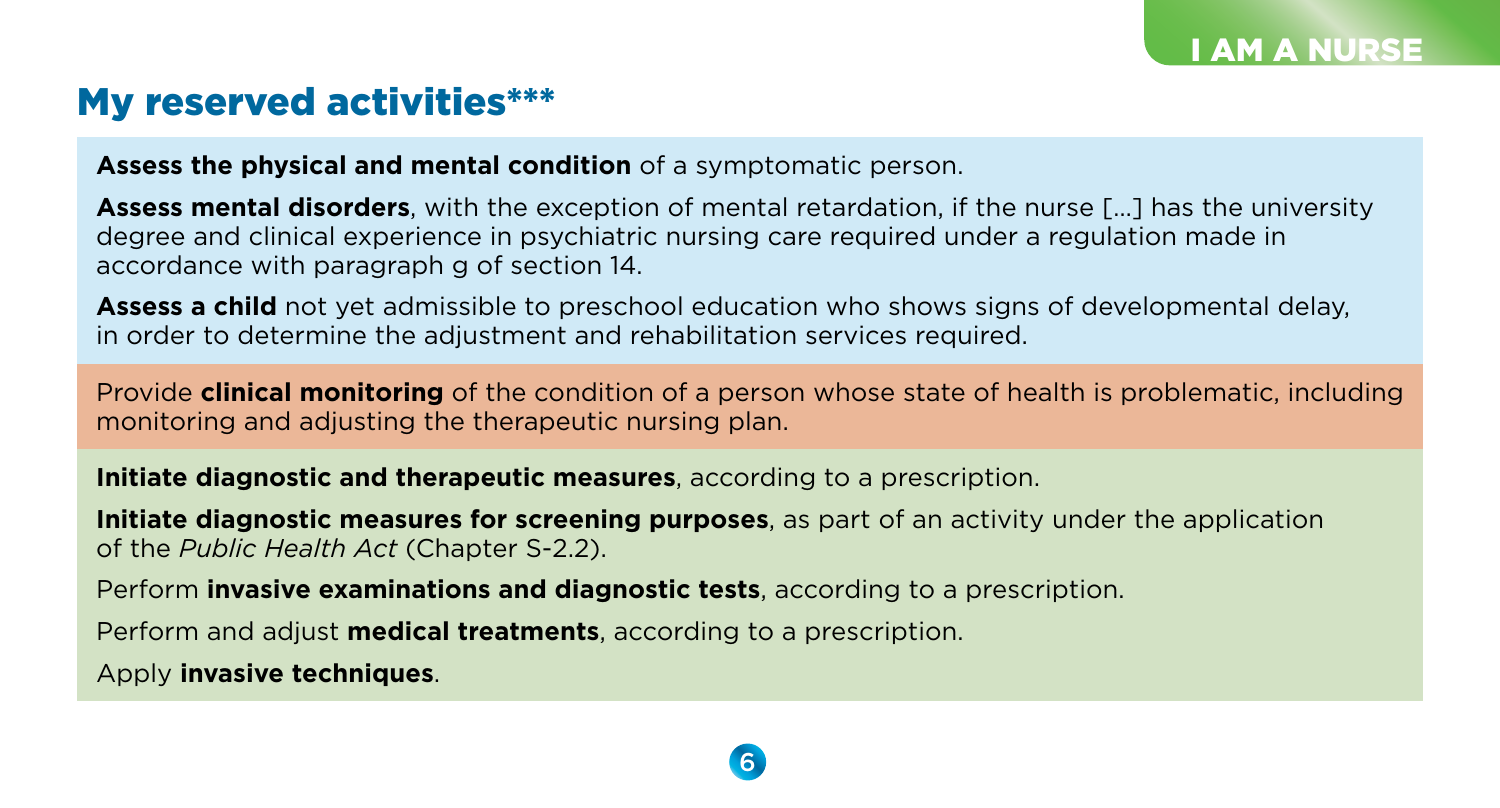**Participate in pregnancy care**, deliveries and postpartum care.

Provide **nursing follow-up** for persons with complex health problems.

**Administer** and **adjust** prescribed **medications** or other prescribed substances.

**Mix** substances to complete the preparation of a medication, according to a prescription.

**Determine** the **treatment plan** for wounds and alterations of the skin and teguments and **provide** the required **care** and **treatments**.

**Perform vaccinations**, as part of an operation under the application of the *Public Health Act*.

**Make decisions** to use **restraint** measures.

**Make a decision** on the use of **isolation measures** as part of the application of the *Act respecting health services and social services* and the *Act respecting health services and social services for Cree Native persons*.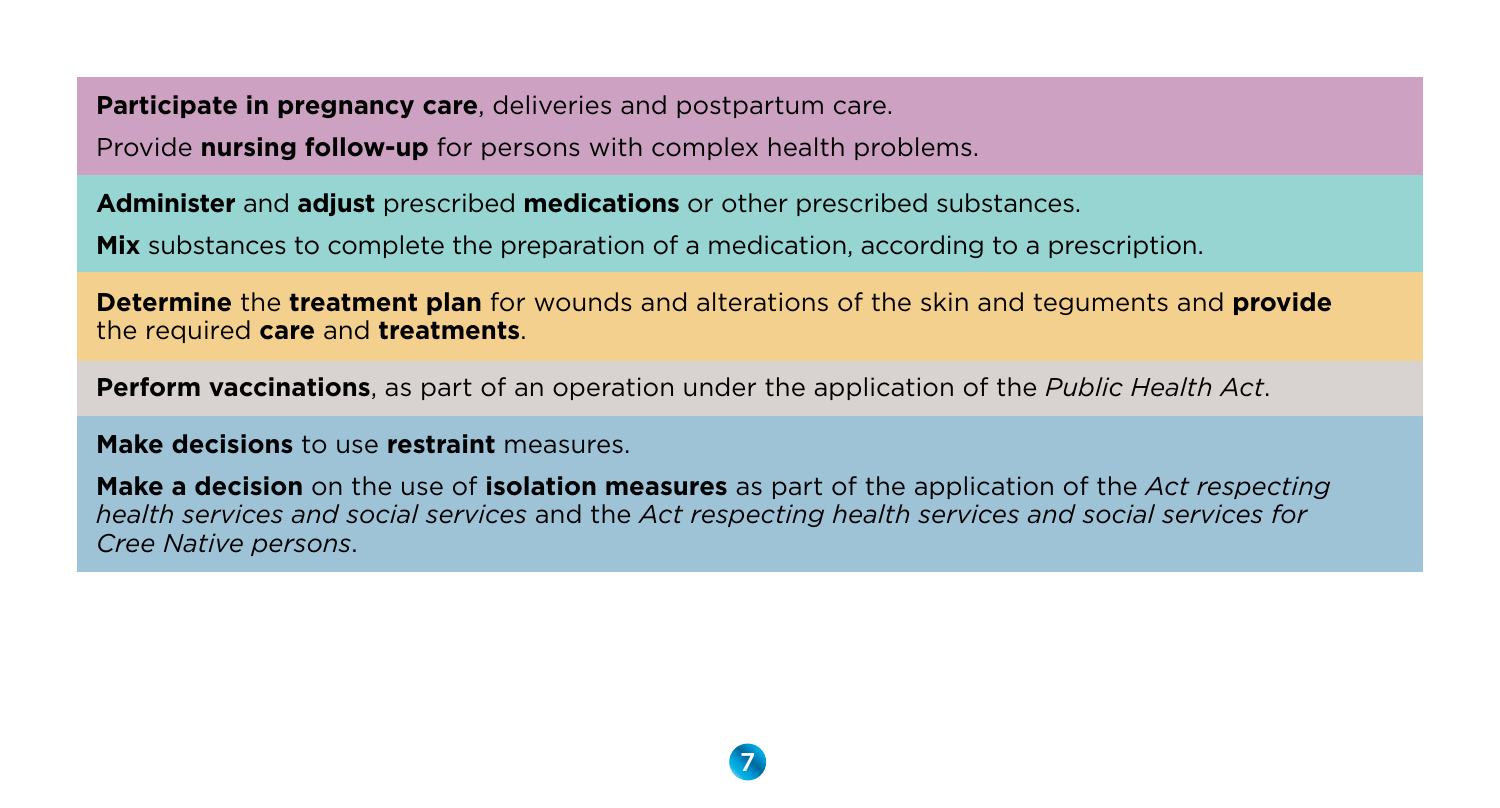### I am a specialized nurse practitioner (SNP)

In addition to the nursing activities described on pages 6 and 7, I am also authorized to perform **eight advanced nursing practice activities**, under certain conditions:

- **1. Diagnose illnesses**
- **2. Prescribe diagnostic examinations**
- **3. Use diagnostic techniques that are invasive** or entail risks of injury
- **4. Determine medical treatments**
- **5. Prescribe medication** or other substances
- **6. Prescribe medical treatments**
- **7. Use techniques** or apply **medical treatments that are invasive** or entail risks of injury
- **8. Provide pregnancy care**

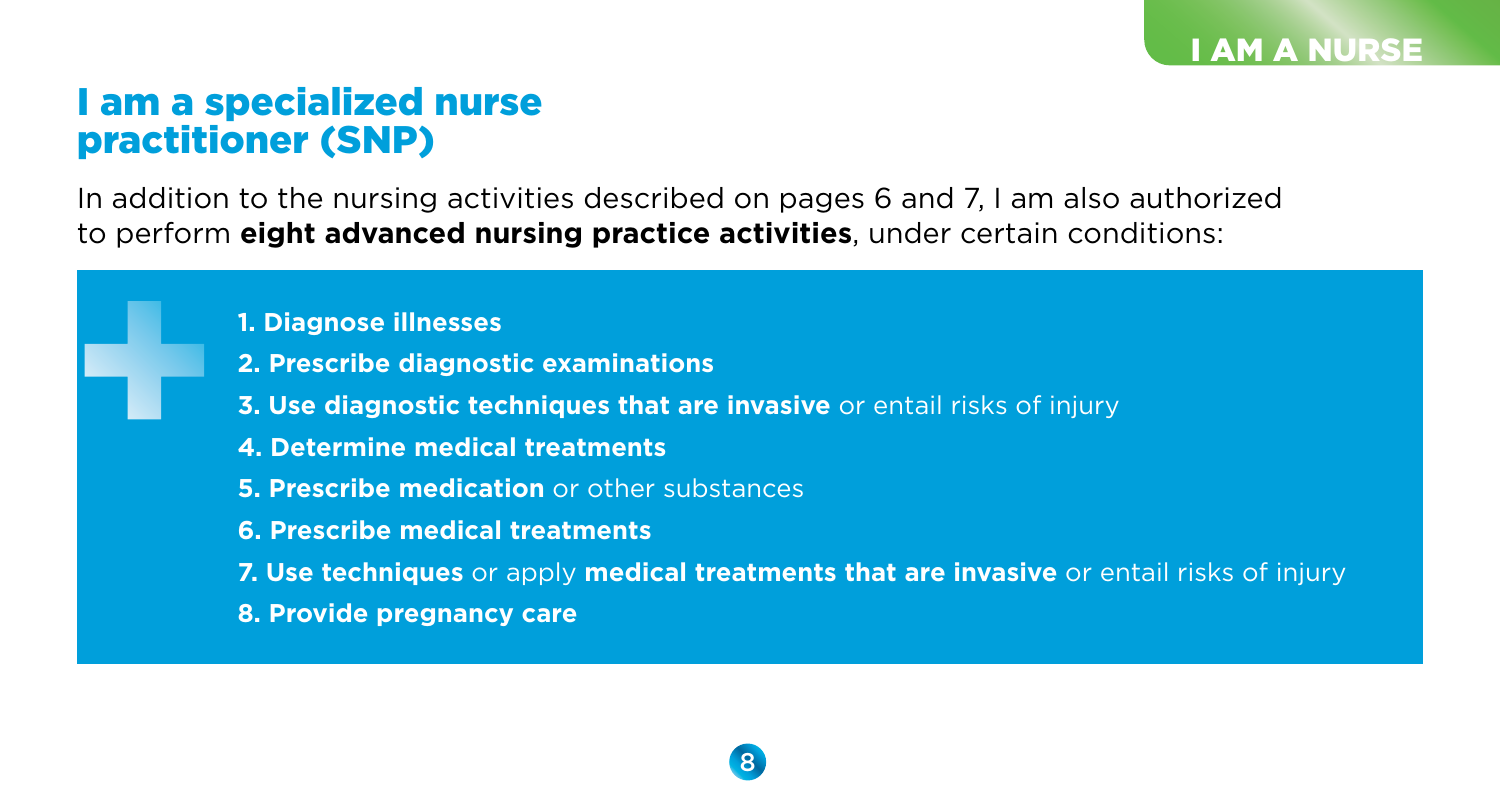# I AM A LICENSED PRACTICAL NURSE

### My scope of practice<sup>2</sup>

- **Participate in assessing** a person's **state of health and carrying out a care plan**
- **Provide** nursing and medical **care and treatments** in order to maintain and restore health and prevent illness
- **Prevent illness**
- **Provide palliative care**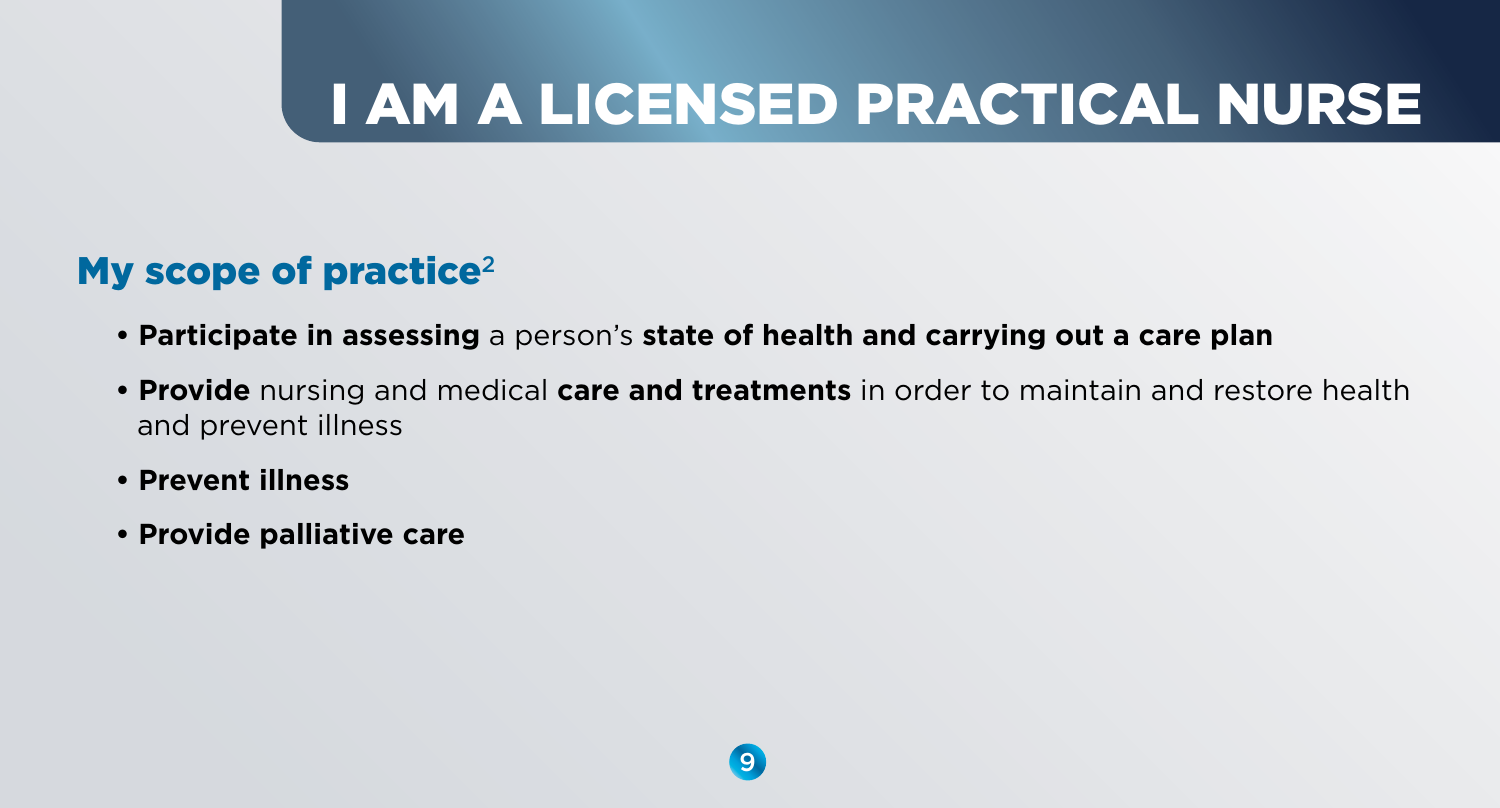### My reserved activities\*

**Observe the state of consciousness** of a person and monitor neurological signs.

**Introduce an instrument or a finger**, according to a prescription, beyond the nasal vestibule, labia majora, urinary meatus or anal margin or into an artificial opening in the human body.

Apply **invasive measures** for the **maintenance** of **therapeutic equipment**.

Take **specimens**, according to a prescription.

Introduce an instrument, according to a prescription, into a **peripheral vein** in order to take a **specimen**, providing a training certificate has been issued to the member by the Order pursuant to the regulation under paragraph o) of Section 94.

**Administer**, prescribed **medications** or other prescribed substances via routes other than the intravenous route.

**Mix** substances to complete the preparation of a medication, according to a prescription.

**Provide care and treatment** for wounds and alterations of the skin and teguments, according to a prescription or a nursing plan.

**Participate in vaccination operations** as part of an activity under the *Public Health Act* (Chapter S-2.2).

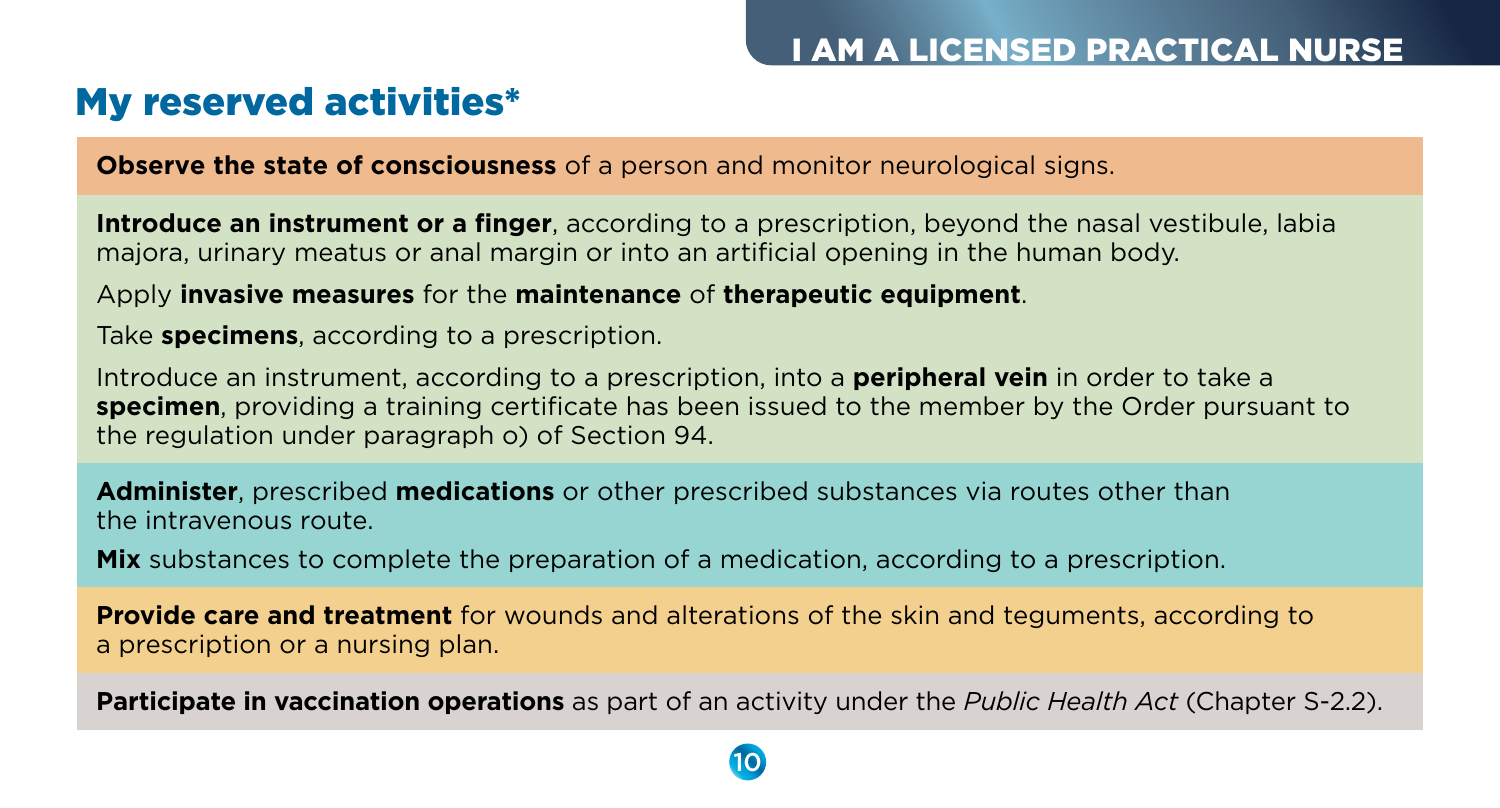# I AM A RESPIRATORY THERAPIST

### My scope of practice $3$

- **Assess the cardiopulmonary condition** for diagnostic or therapeutic follow-up purposes
- **Participate in the administration of anaesthesia and sedation and analgesia**
- **Treat problems** affecting the **cardiopulmonary system to restore and maintain cardiopulmonary health in the human body**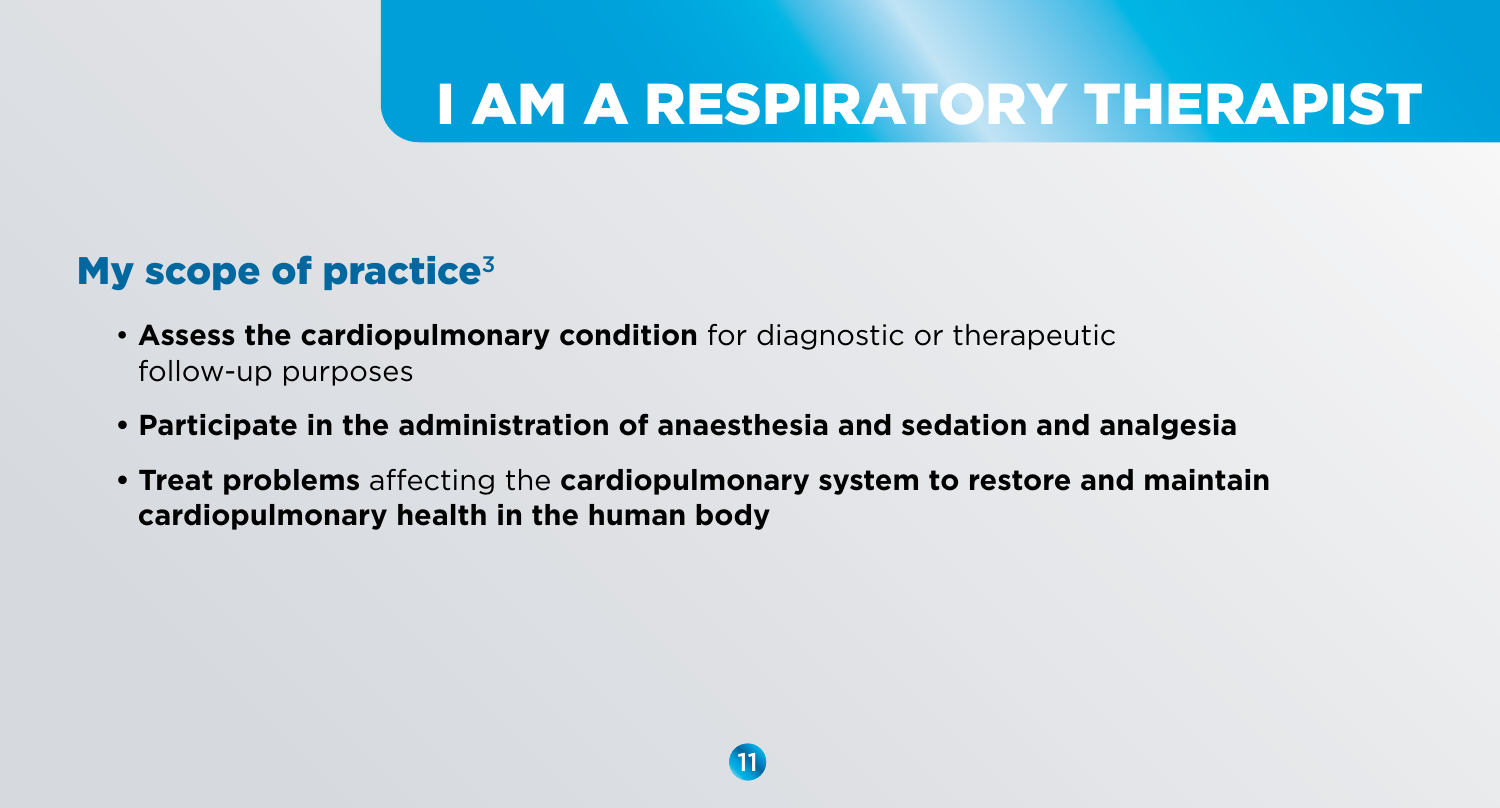### My reserved activities\*\*\*

Provide **clinical monitoring** of the conditions of persons under anesthesia, including sedation analgesia, or under ventilatory assistance.

**Introduce an instrument**, according to a prescription, into a peripheral vein or an artificial opening or in and beyond the pharynx or beyond the nasal vestibule.

Provide **ventilatory assistance**, according to a prescription.

Test **cardiopulmonary function**, according to a prescription.

Take **specimens**, according to a prescription.

**Administer** and **adjust** prescribed **medications** or other prescribed substances.

**Mix** substances to complete the preparation of a medication, according to a prescription.

**Assess the cardio-pulmonary condition** of a symptomatic person.

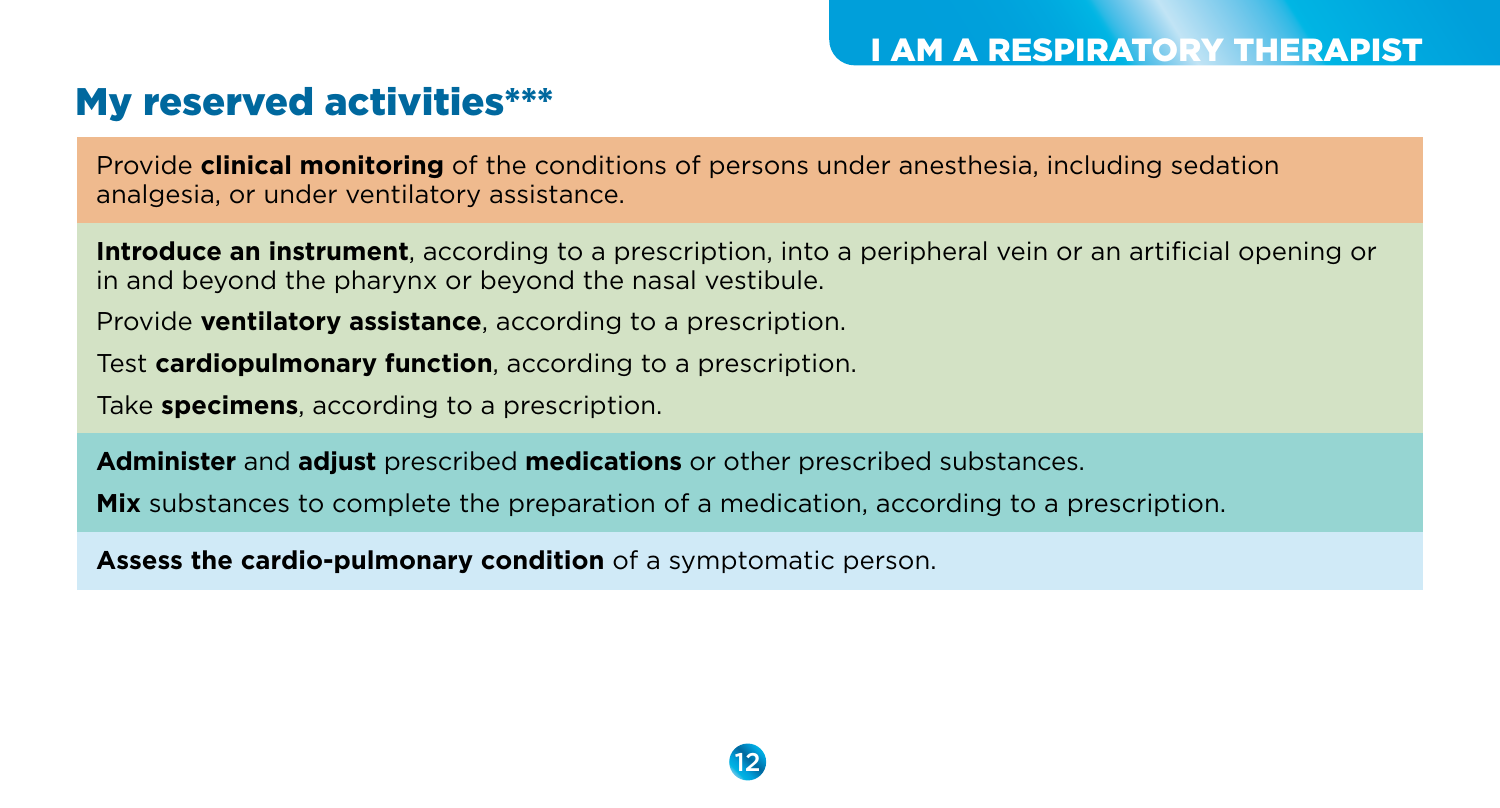# I AM A CLINICAL PERFUSIONIST

### My goal $4$

• **Contributing to the maintenance of bodily functions** of a human being in a treatment requiring the temporary **support** or **replacement of cardiac, pulmonary or circulatory functions**.

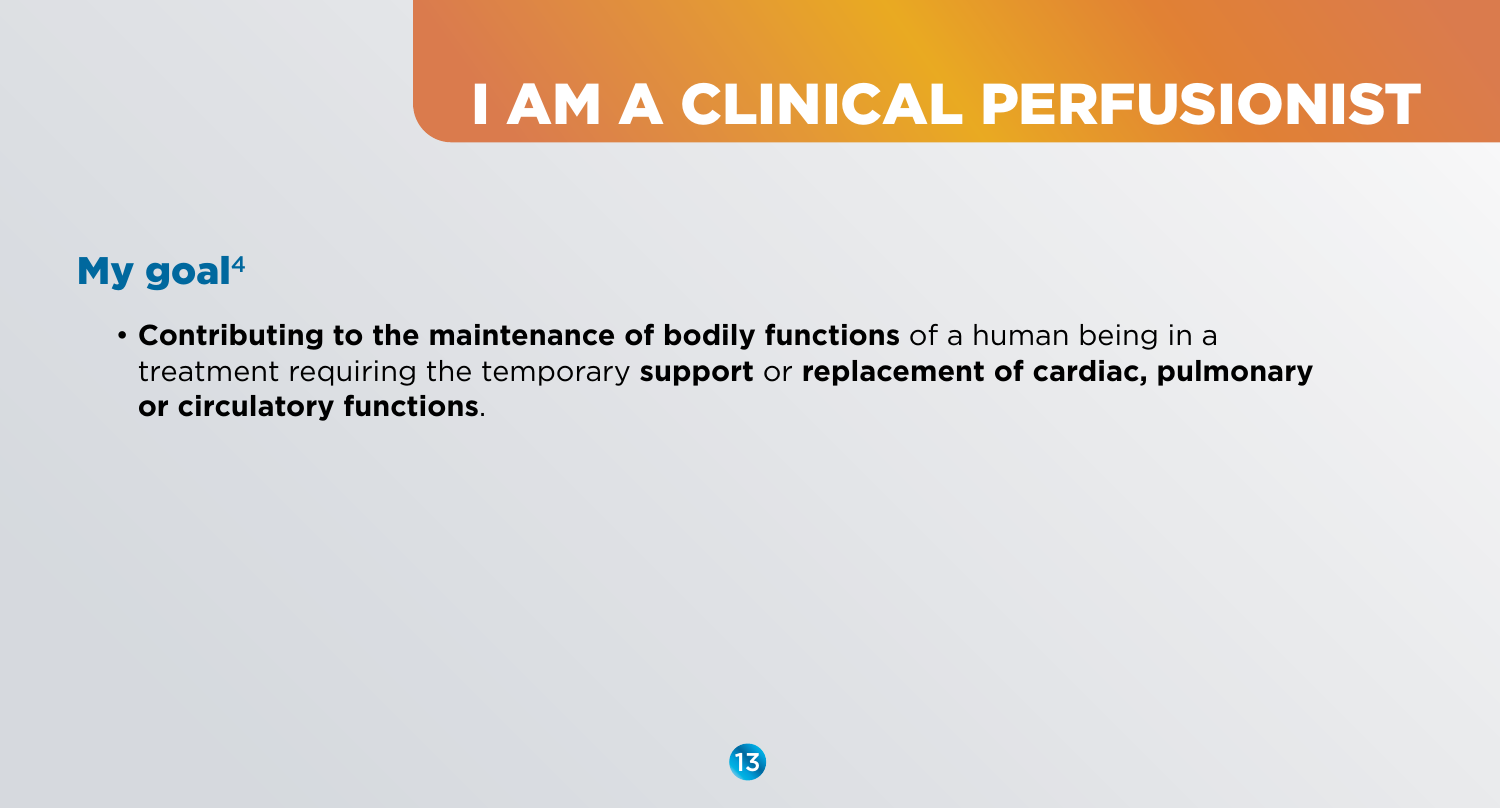### My professional activities\*\*\*

Provide **clinical supervision** of the condition of persons linked to cardiac, pulmonary or circulatory assistance, autotransfusion or apheresis equipment.

Perform **treatments** through the **circulatory supports**, according to a prescription.

Operate and ensure the operation of **cardiac, pulmonary or circulatory assistance, autotransfusion or apheresis equipment**.

**Program** a **pacemaker** or **cardiac defibrillator**, according to a prescription.

Take **specimens** from **catheters** already in place or through the **circuit of the circulatory supports**, according to a prescription.

**Administer** and **adjust** prescribed **medications** or other prescribed substances.

**Mix** substances in order to complete the preparation of a medication, according to a prescription.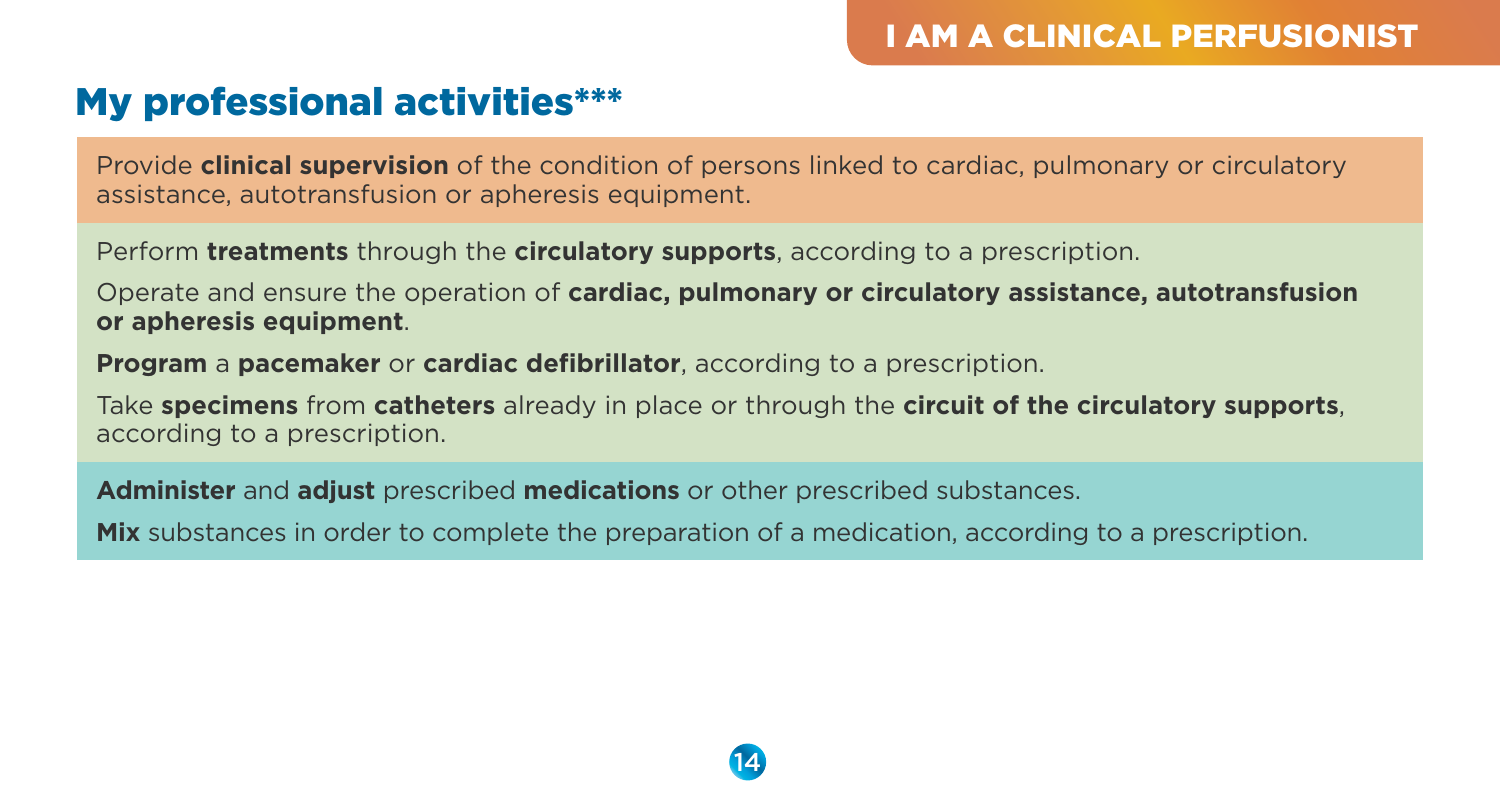# OBSTACLES TO OVERCOME

Here are a few questions to ask myself in order to identify eventual obstacles to fully occupying my scope of practice and carrying out my reserved activities:

- Are there enough staff on my care team to meet the patients' needs? Is the healthcare professional-to-patient ratio adequate in my centre of activities?
- Is the combination of healthcare professionals (nurses, licensed practical nurses, respiratory therapists, clinical perfusionists), non-professional staff (beneficiary attendants, clerks, etc.), and other professionals (physiotherapists, nutritionists, etc.) adequate for providing safe care to our patients?
- Am I being asked to perform tasks that belong to another job title?
- Do I frequently have to work mandatory overtime? Are absences often unreplaced?
- Have contingency and care rationing plans been put in place in my institution?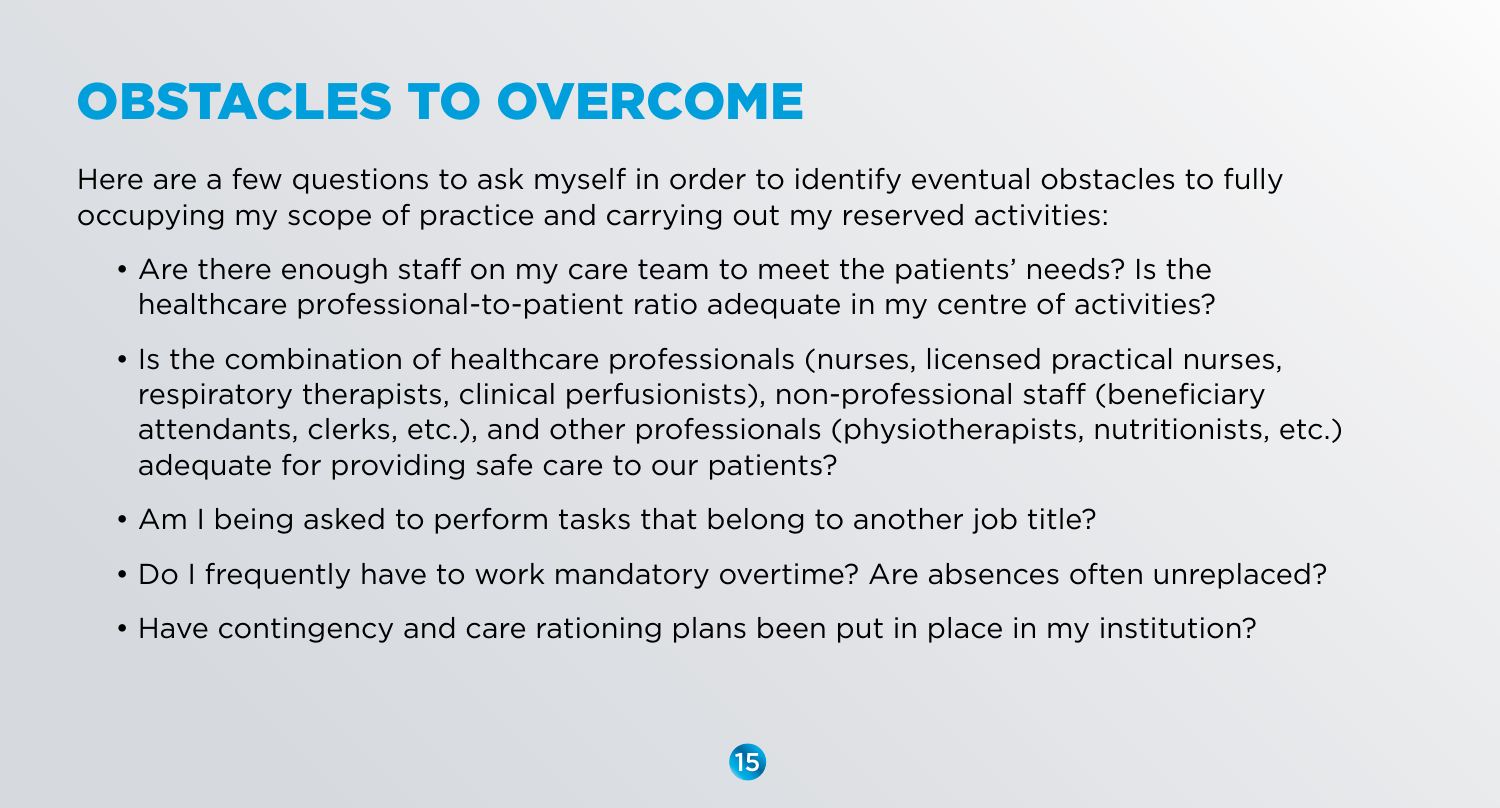- Does the workload in my centre of activities allow me to give all the care my patients require? Am I able to care for them in a way that respects their dignity, liberty and integrity?
- Does the organization of work in my centre of activities hinder my professional activities or clinical judgement? Does it result in me making compromises in my ethical, professional and personal values?
- Is independent labour often hired, thus requiring, for example, the team on site to provide orientation and do more patient follow-up?
- Does the physical environment in which I practice hinder my work? Is there enough of the equipment and tools I need available in my centre of activities?
- Are the clinical tools (collective prescriptions, care protocols and rules, etc.) that I need every day easily accessible?
- Am I able to attend the inservice training necessary for my everyday practice?

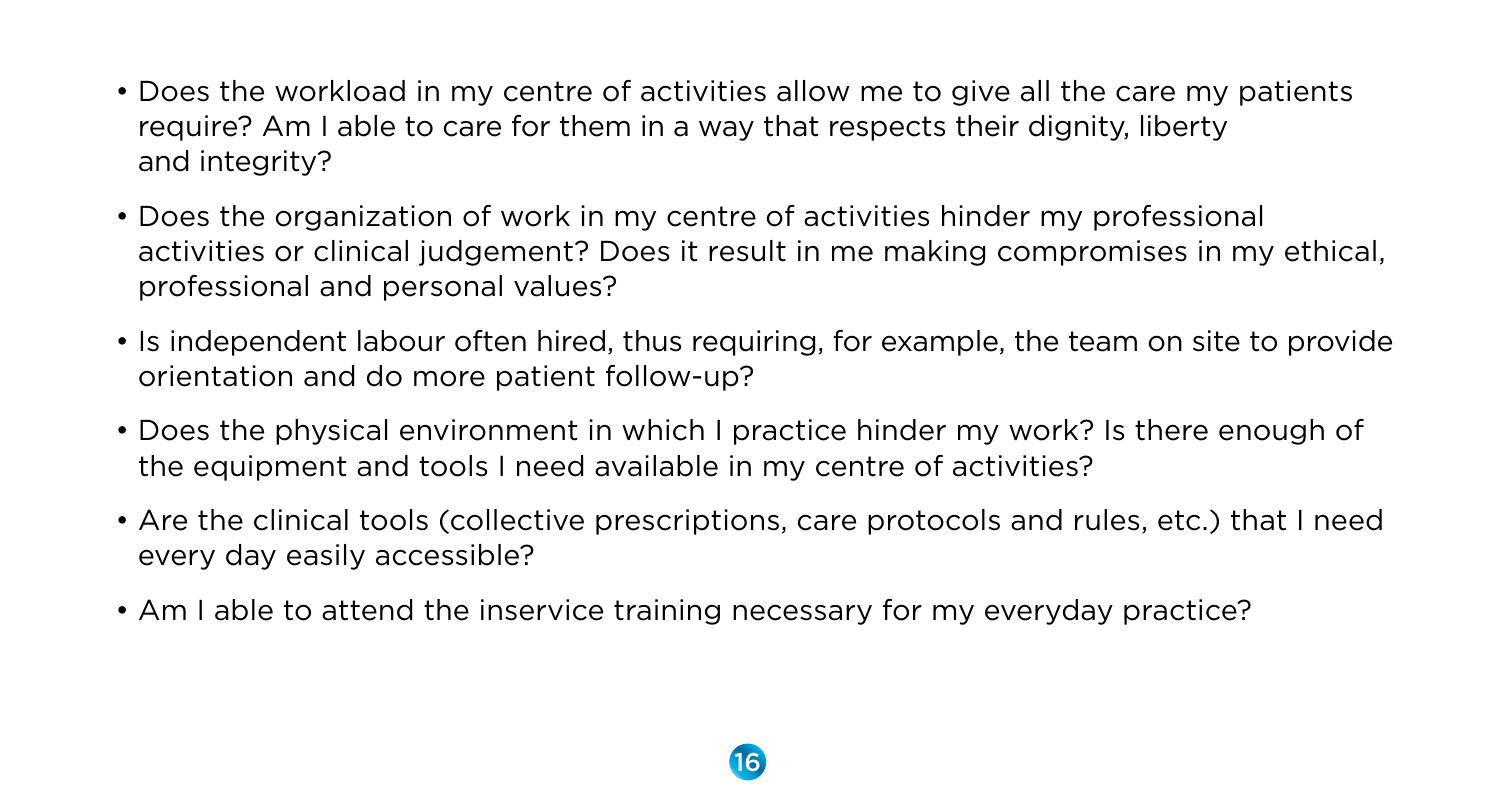The union representatives of the FIQ and FIQP are there to discuss anything that affects the working conditions of healthcare professionals, but also to intervene in organization of work and in matters of professional practice. The healthcare professionals can therefore share their questions with them. The union team's mission is to remove the obstacles that interfere with professionals' ability to provide safe, quality care. To do this however, they need everyone to be mobilized. Together, let's take action so that healthcare professionals can provide safer, more humane care to Quebec patients.

Name of my local union:\_\_\_\_\_\_\_\_\_\_\_\_\_\_\_\_\_\_\_\_\_\_\_\_\_\_\_\_\_\_\_\_\_\_\_\_\_\_\_\_\_\_\_\_\_\_\_\_\_\_\_\_\_\_\_\_\_

Phone number:  $\blacksquare$ 

Email address:\_\_\_\_\_\_\_\_\_\_\_\_\_\_\_\_\_\_\_\_\_\_\_\_\_\_\_\_\_\_\_\_\_\_\_\_\_\_\_\_\_\_\_\_\_\_\_\_\_\_\_\_\_\_\_\_\_\_\_\_\_\_\_\_\_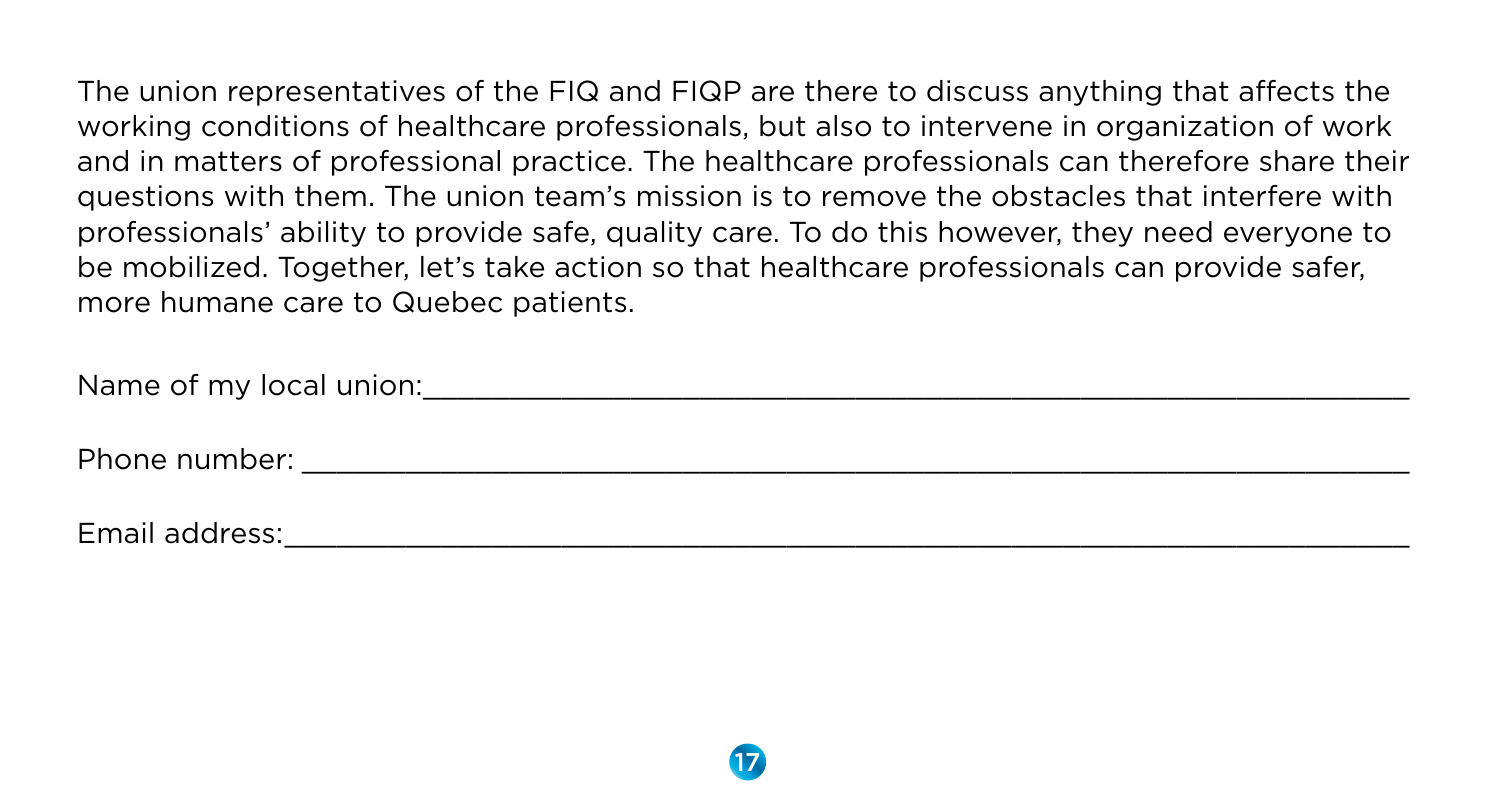# ACTIONS TO UNDERTAKE

Despite poor management practices that often exist in workplaces, healthcare professionals may and must promote interprofessional collaboration. This collaboration can be facilitated by a better understanding of their respective reserved activities, because each caregiver has an essential role to play. It is also important that they use all areas of influence to demand their full place on the care team, among their colleagues with other job titles.

What mechanisms can be used?

- The collective agreement provides for a parity (joint) committee, in all healthcare institutions, with the mandate to study workloads, but that can also study any issue related to the care. This is the committee on care: a place of discussion, debate and preferred form of intervention in organization of work.
- The councils of nurses (CII), licensed practical nurses committees (CIIA) and the multidisciplinary councils (MC) have the responsibility to assess and give advice and recommendations to institutions on care and its proper distribution. They are places of influence that healthcare professionals must participate in.

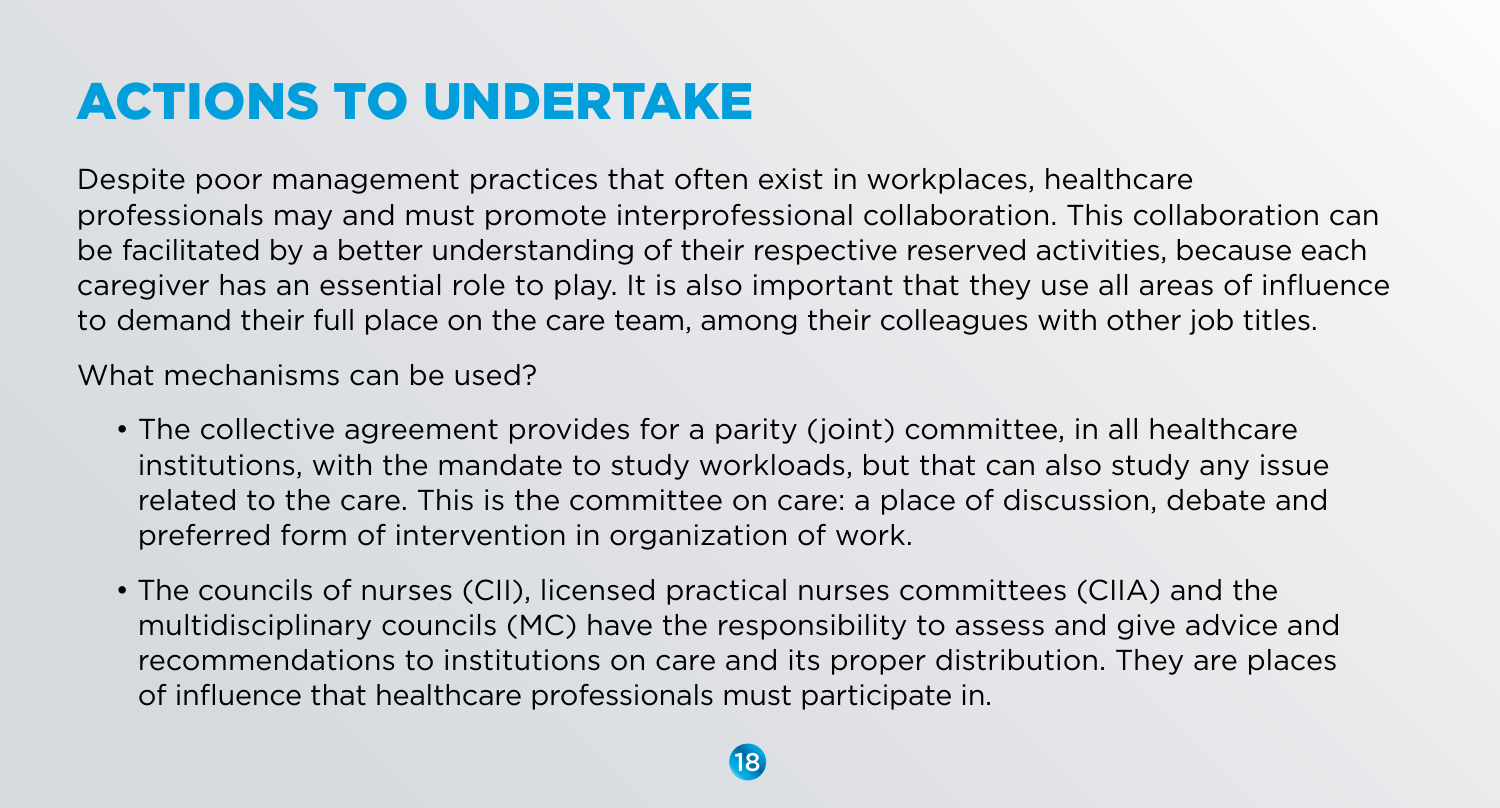- The FIQ provides accredited training courses for members who want to know more about a healthcare professional's role as advocate. Contact your union team to learn more!
- The Safe Staffing form is available at fiqsante.qc.ca and only takes a few minutes to complete. It gives healthcare professionals the option to report situations in which practice conditions prevent them from providing safe, quality, humane care to patients. For example, when their excessive workload makes it impossible to give all the required patient care, or when the employer demands they perform the tasks of another job title. The forms are then sent confidentially to the union team which can then take the necessary action with

healthcare professionals.

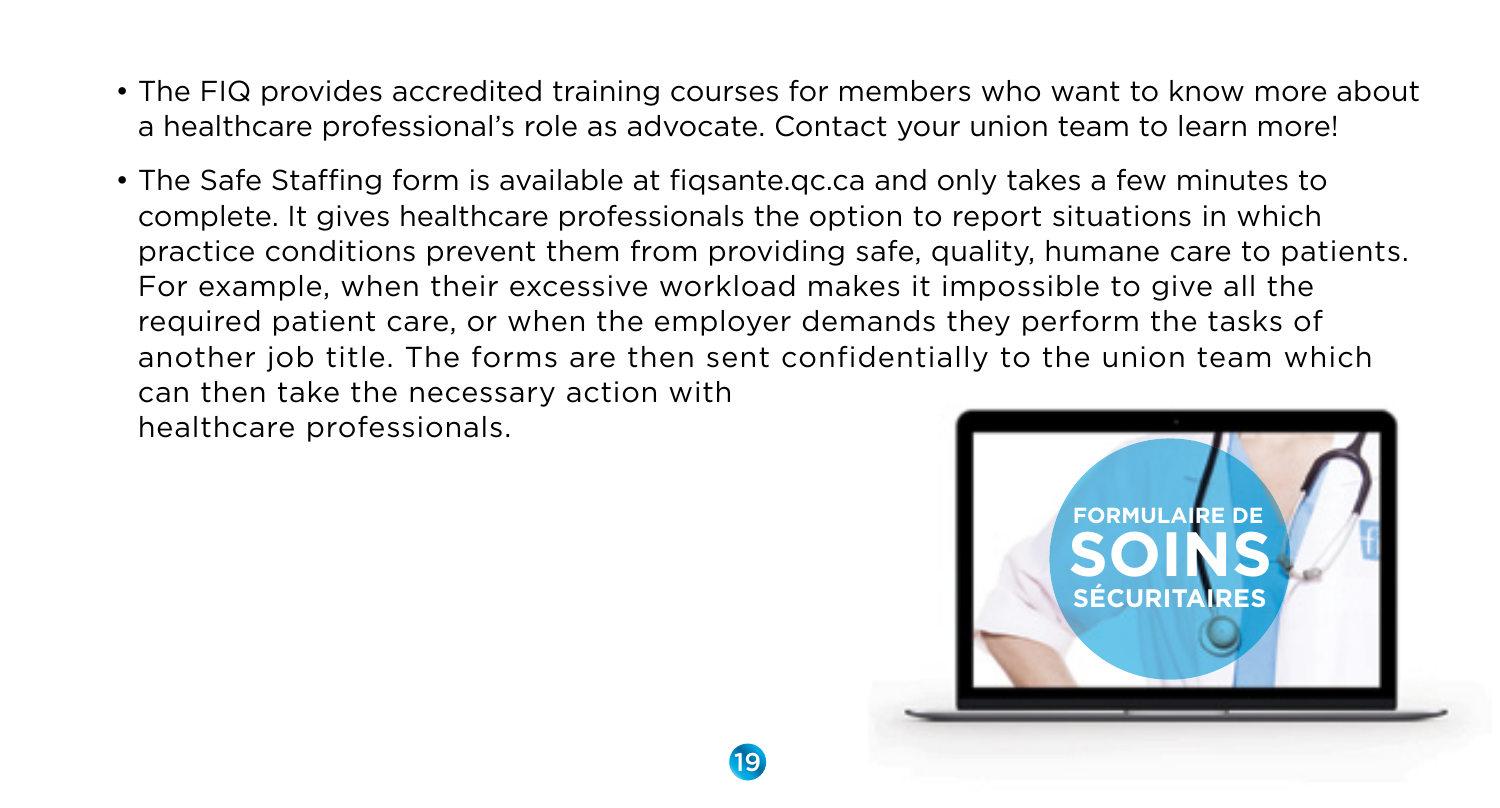- The healthcare professionals' codes of ethics legitimize their right to report and demand better organization of work and enriched professional practice, in favour of the rights and interests of the patients. The more the caregivers are forced to act based on their codes of ethics, the more their employer has the responsibility to ensure that they can practice in a safe environment. Conditions that allow them to give proper, safe, personalized and continuous care must be put in place: the care to which patients are entitled. The employer must therefore recognize the clinical judgment of the professionals to adapt the care to the needs of the patients and make an adequate care team, in both composition and number, available.
- The FIQ or FIQP union team can help healthcare professionals see things more clearly and identify the different options that will help them avoid or overcome the obstacles preventing them from exercising their full scope of practice.

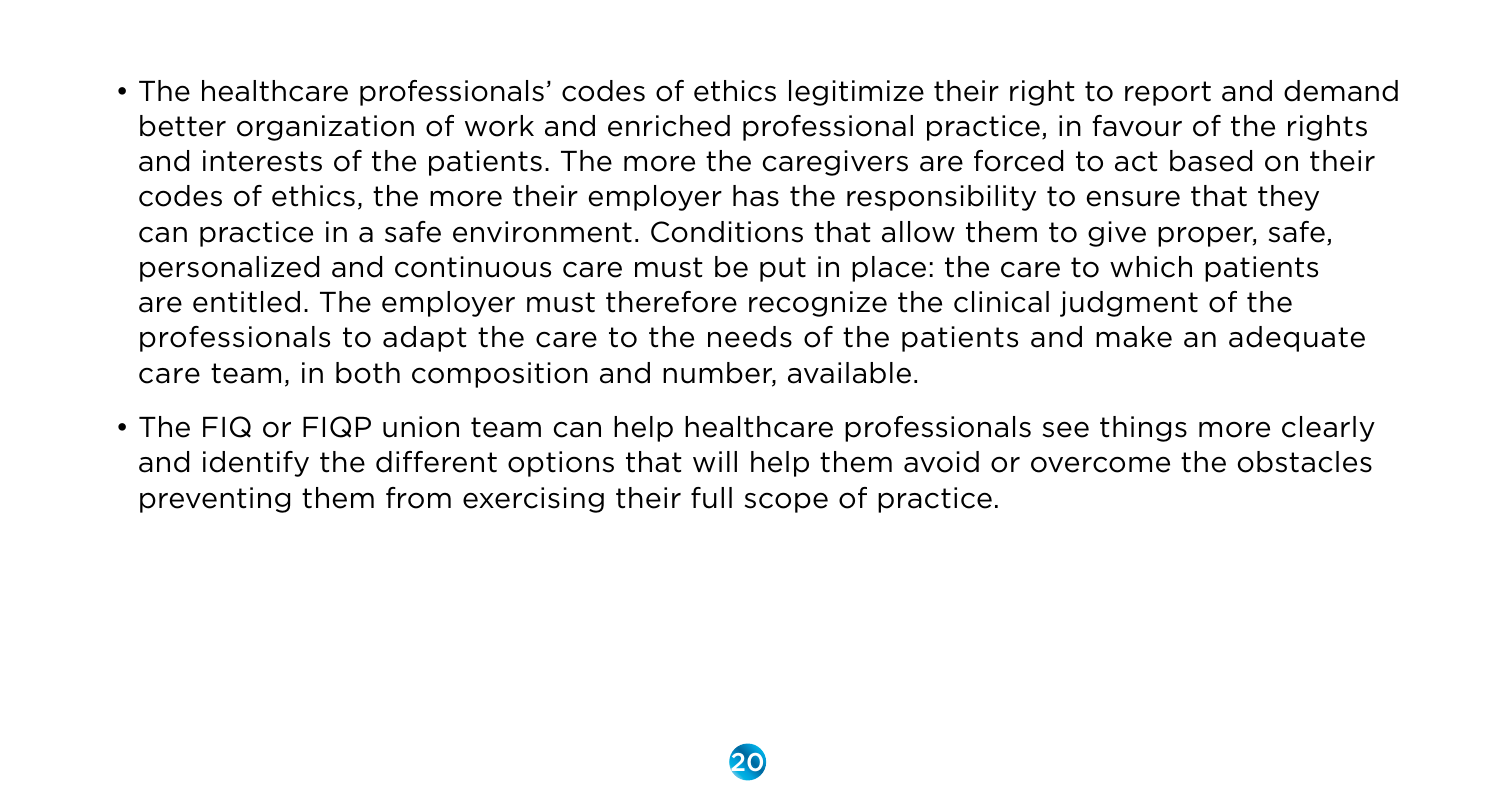# DEMANDS TO MAKE

When the healthcare professionals have appropriate conditions of practice which allow them to provide safe, quality care consistent with their skills and abilities and their professional aspirations, everyone wins. It is therefore critical that the caregivers have the opportunity and the capacity to fully carry out their professional role on the care team. To do this, everyone must first know and understand each person's place.

Together, we can thus claim the respect of our common values: humanism, integrity, equity and compassion. The FIQ, FIQP, and their union teams are there to support the demands of the healthcare professionals, in their own interest and that of the patients.

Safe, quality care can only be provided when there is a sufficient number of healthcare professionals to care for patients. The FIQ and FIQP are waging a fierce battle to implement healthcare-professional-to-patient ratios in Quebec. Every gain made for members' professional practice brings us closer to this goal. All healthcare professionals must take part in this battle.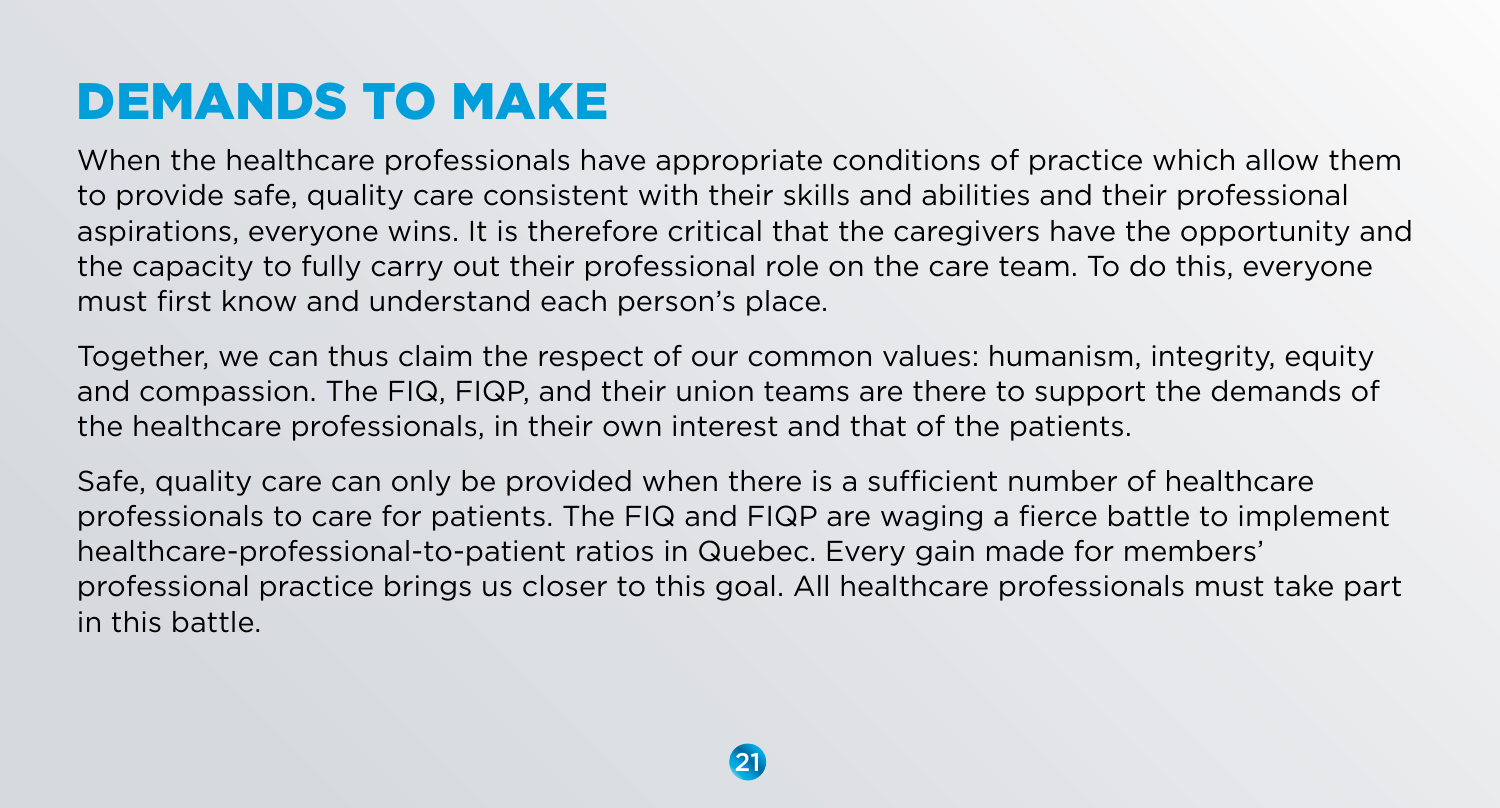# TO LEARN MORE:

### www.fiqsante.qc.ca/soins-securitaires-et-pratique-professionnelle/

# REFERENCES

- <sup>1</sup> *Nurses Act, section 36.*
- 2 Professional Code, section 37 p).
- 3 Professional Code, section 37 s).
- 4 Regulation respecting the professional activities that may be engaged in by a clinical perfusionist, Medical Act, Chapter M-9, section 3.
- Each of the reserved activities includes its own practice conditions that must be respected by the healthcare professional who performs it. In this brochure, colour codes have been used to identify the "families" of professional activities, making it easier to compare and understand healthcare professionals' reserved activities.

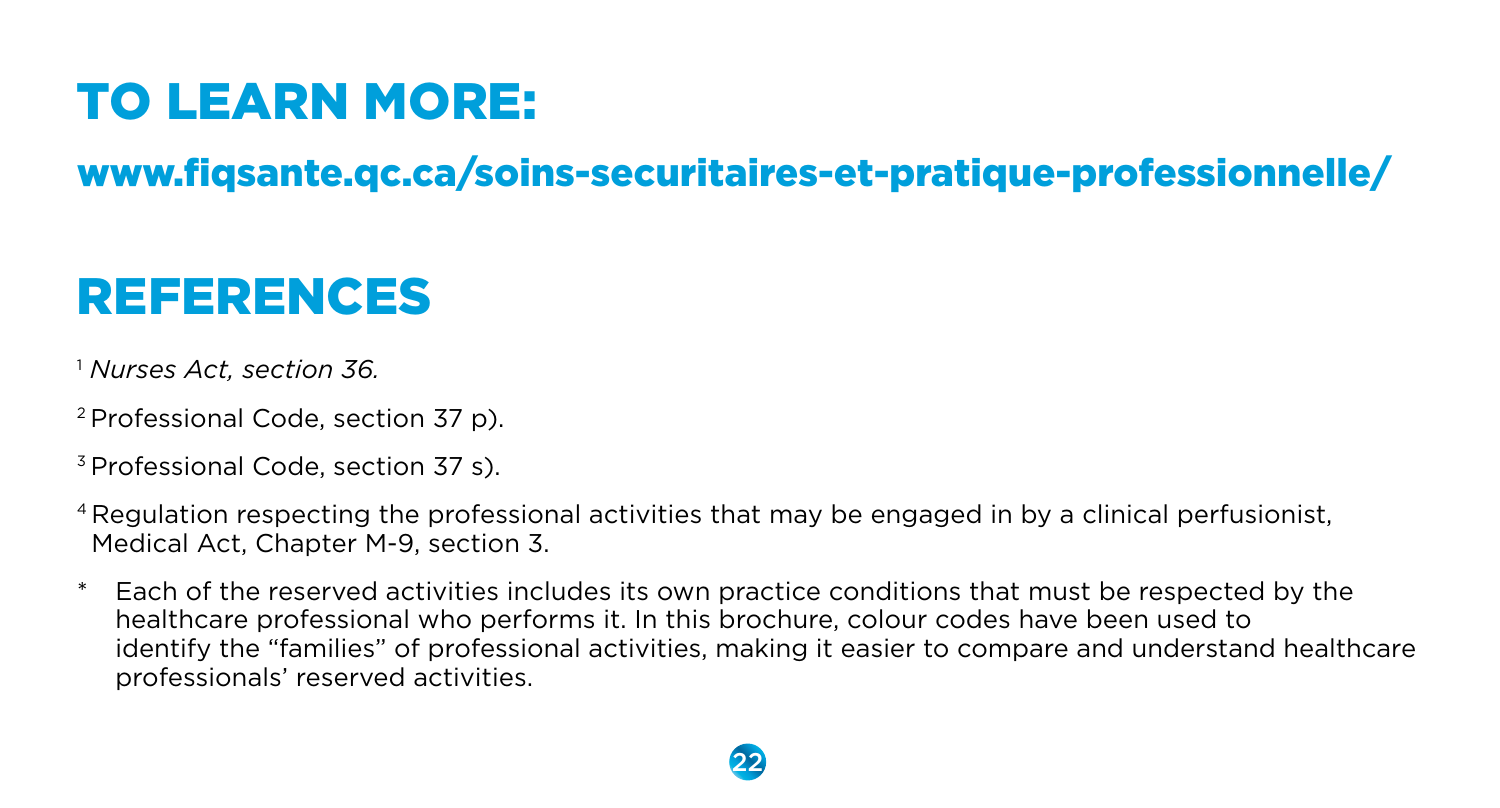Activities authorized by regulation can also be carried out by the healthcare professionals who meet specific requirements. These authorized activities are not included in this document, as they cannot be done by all healthcare professionals.

- Some nurses and respiratory therapists also have the right to prescribe (Regulation respecting certain professional activities that may be engaged in by a nurse, Regulation respecting certain professional activities that may be engaged in by respiratory therapists). However, since these activities may not be performed by all of these professionals from the outset, they are not included in this guide.
- \*\*\* These clinical perfusionist activities have their own practice conditions that must be respected by healthcare professionals who perform them. In this brochure, colour codes have been used to identify the "families" of professional activities, making it easier to compare and understand healthcare professionals' reserved activities.